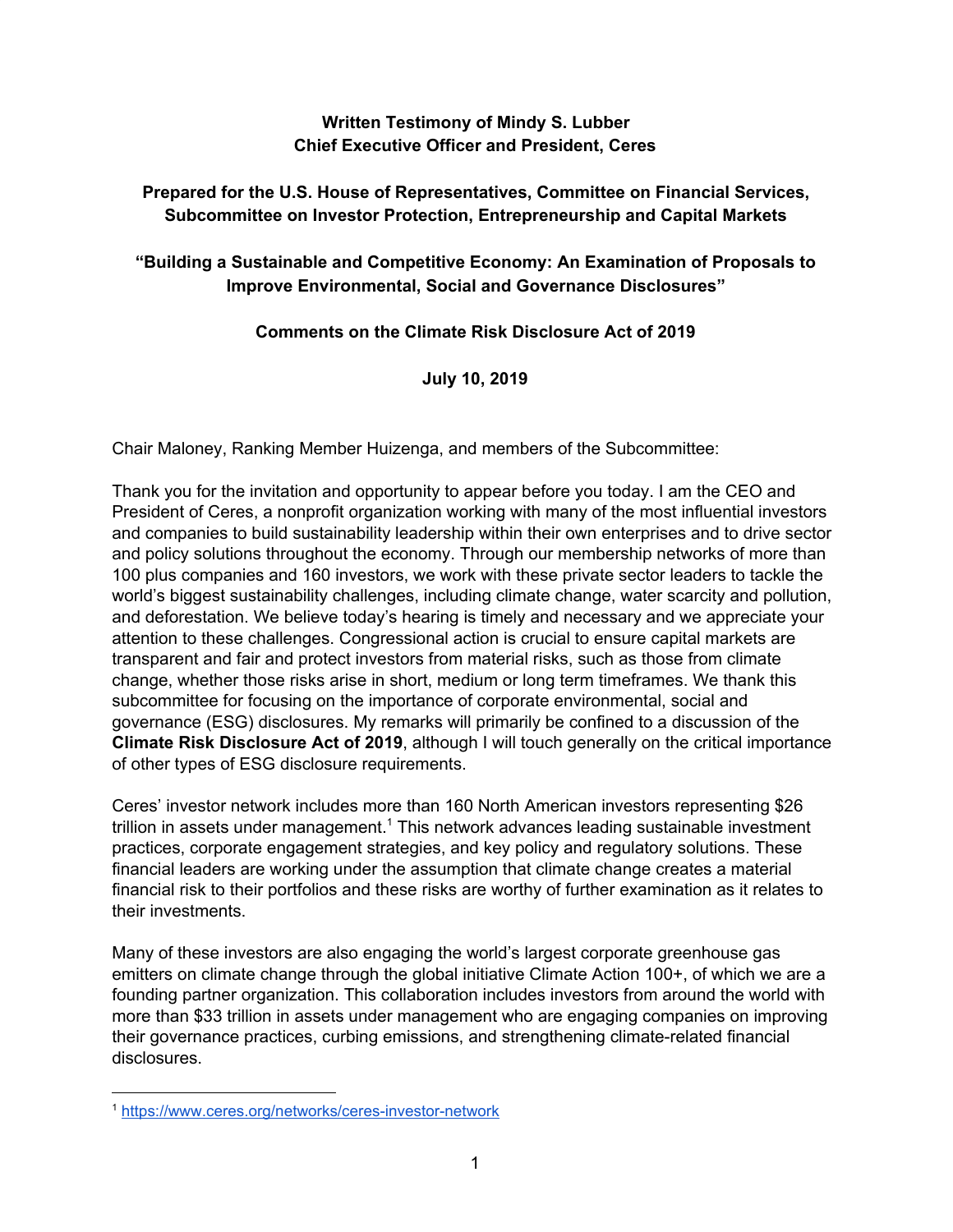We appreciate the opportunity to share our views on the critical need for mandatory corporate disclosure of the financial risks posed by climate change to better protect the investing public and position companies to thrive in a just and sustainable zero-carbon global economy.

#### **Ceres' work on corporate sustainability and climate risk disclosure**

Ceres was founded 30 years ago by a group of investors and environmentalists who had a vision of a better way to do business. They began to evaluate the role and responsibilities of companies and investors to comprehensively integrate sustainability — the real cost of pollution, the financial implications of resource depletion, the impacts of climate change, and water scarcity and pollution — into their financial analysis as key financial and corporate issues. It was clear — even 30 years ago — that the costs of environmental degradation to our economy was a monumental and global cost with implications for every sector of our economy, every company and their employees operating within it, and to our communities

This coalition of investors, public pension fund trustees, labor unions, religious investors and environmentalists crafted a groundbreaking code of conduct for companies called the Ceres Principles — a set of guidelines calling for integrating sustainability into practices, into reporting and into setting goals for continuous improvement.

Ceres went on to co-found the Global Reporting Initiative (GRI), setting the standard for corporate sustainability reporting, now a mainstream practice used by nearly 13,400 companies worldwide. I am very happy to testify today alongside my friend and colleague Tim Mohin, who leads the GRI, the leading global sustainability standard.

Within a decade, environmental and social issues were beginning to be considered and reported on as corporate financial imperatives, not merely externalities. New frameworks for reporting highlighted the risks and opportunities — providing the tools to not only measure corporate performance on environmental, social and governance (ESG) issues, but also to act on them.

Today, Ceres works with hundreds of the largest companies worldwide to improve reporting, including with Ceres Company Network members, a group of 50+ US based companies, nearly 75 percent of them Fortune 500 firms, which we influence through direct stakeholder engagement, standard-setting and regular benchmarking. Through our global collaboration — We Mean Business — we work with hundreds of global companies to address climate issues through better reporting (both sustainability reporting as well as full integration into financial filings), setting science-based emissions reduction targets and addressing public policy initiatives.

Since the founding of our investor network in 2003, the interest of some of the worlds' largest investors has continued to grow given the clear and substantial financial risks to their portfolios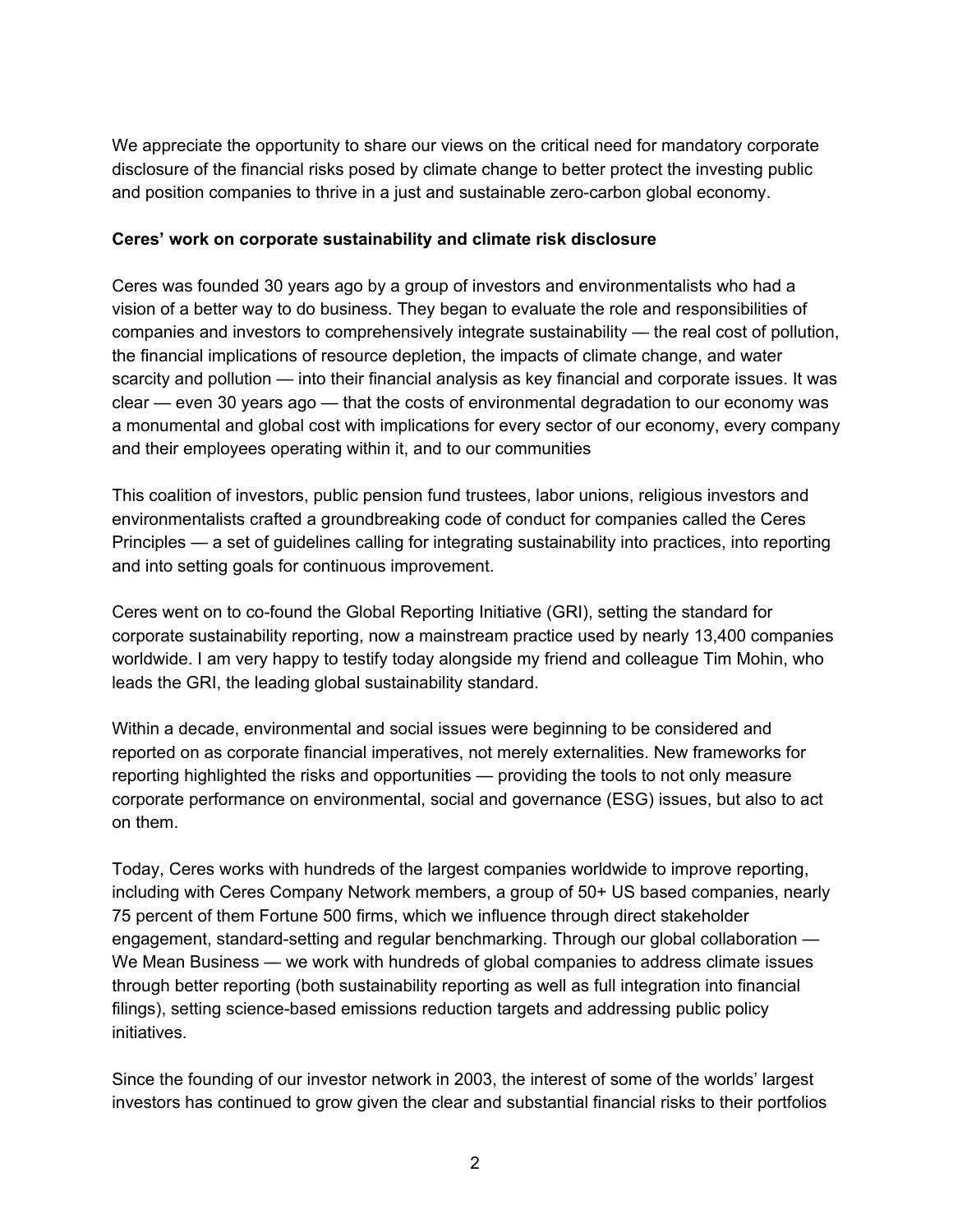and their need to receive adequate information to make investment decisions. Ceres has worked with investors to make the case to the U.S. Securities and Exchange Commission (SEC or Commission) to prioritize improving the disclosure of material climate-related and other sustainability risk in financial filings. Ceres and our members have met frequently with SEC leadership and staff, drafted petitions to the SEC asking for interpretive guidance on climate risk disclosure, and evaluated the SEC's and corporations' approaches to climate disclosure.<sup>2</sup> Our work led the SEC to issue *Commission Guidance Regarding Disclosure Related to Climate Change* on January 27, 2010, the first guidance issued by a securities regulator explaining how existing disclosure rules apply to the physical, business, and legal developments related to climate change.<sup>3</sup>

In July 2016, Ceres organized a letter,<sup>4</sup> signed by 45 investors representing \$1.1 trillion in assets under management, noting that in regard to climate change, "existing SEC rules have not, as applied by the Commission to date, produced sufficient information for investors to evaluate material risks, which we believe are becoming increasingly significant to companies in multiple sectors." The letter also noted that staff at the SEC have issued very few comment letters about the inadequacy of current climate risk disclosures, and have not "pursued enforcement actions for failure to meet disclosure requirements, despite a very active financial risk and disclosure enforcement agenda in other areas."

Regarding the need for SEC rules to improve climate risk disclosure, the letter continues:

In a number of cases, additional guidance or line-item disclosure requirements are needed to elicit consistent, comparable, decision-useful narrative and metrics-based sustainability information that is useful to investors. For example, the business plans of many oil and gas, electric power, and coal companies appear to pose material financial risks to investors, because they are based on forecasts for increasing demand that fail to take into account the accelerating transition to a low carbon global economy. Even as enforcement actions may be warranted to address materially inadequate disclosures by these companies under the existing rules, new disclosure rules regarding the alignment of business plans with the greenhouse gas reduction targets of the Paris agreement may be necessary.

<sup>2</sup> <https://www.ceres.org/resources/tools/sec-sustainability-disclosure-search-tool>; [https://www.ceres.org/](https://www.ceres.org/resources/reports/cool-response-sec-corporate-climate-change-reporting) [resources/reports/cool-response-sec-corporate-climate-change-reporting;](https://www.ceres.org/resources/reports/cool-response-sec-corporate-climate-change-reporting) [https://archive.ceres.org/](https://archive.ceres.org/resources/reports/sustainable-extraction-an-analysis-of-sec-disclosure-by-major-oil-gas-companies-on-climate-risk-and-deepwater-drilling-risk/view) [resources/reports/sustainable-extraction-an-analysis-of-sec-disclosure-by-major-oil-gas-companies-on-cli](https://archive.ceres.org/resources/reports/sustainable-extraction-an-analysis-of-sec-disclosure-by-major-oil-gas-companies-on-climate-risk-and-deepwater-drilling-risk/view) [mate-risk-and-deepwater-drilling-risk/view.](https://archive.ceres.org/resources/reports/sustainable-extraction-an-analysis-of-sec-disclosure-by-major-oil-gas-companies-on-climate-risk-and-deepwater-drilling-risk/view)

<sup>3</sup> [https://www.federalregister.gov/documents/2010/02/08/2010-2602/commission-guidance-regarding](https://www.federalregister.gov/documents/2010/02/08/2010-2602/commission-guidance-regarding-disclosure-related-to-climate-change)[disclosure-related-to-climate-change.](https://www.federalregister.gov/documents/2010/02/08/2010-2602/commission-guidance-regarding-disclosure-related-to-climate-change) See also <https://www.sec.gov/news/press/2010/2010-15.htm> and [https://www.nytimes.com/2010/01/31/opinion/31sun3.html.](https://www.nytimes.com/2010/01/31/opinion/31sun3.html)

<sup>4</sup> [https://www.ceres.org/news-center/press-releases/unprecedented-response-investors-call-sec-improve](https://www.ceres.org/news-center/press-releases/unprecedented-response-investors-call-sec-improve-reporting-climate)[reporting-climate](https://www.ceres.org/news-center/press-releases/unprecedented-response-investors-call-sec-improve-reporting-climate)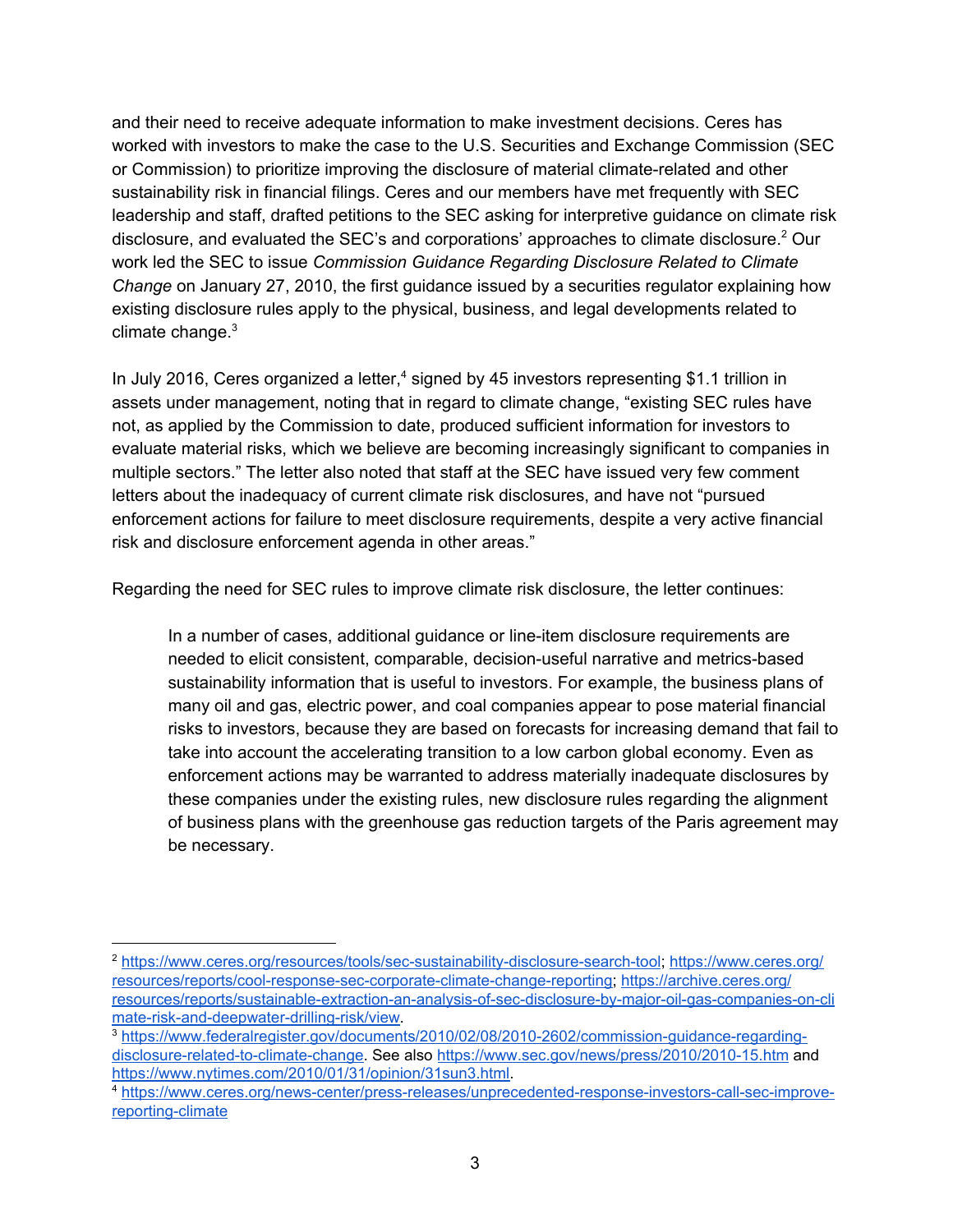### **Widespread support for improving climate and sustainability risk disclosure**

Data from recent reports from the Intergovernmental Panel on Climate Change (IPCC) and the U.S. government (National Climate Assessment) have demonstrated the urgent need for improved corporate disclosure and performance in response to climate change. The U.S. Fourth National Climate Assessment found, in the worst case scenario, that the economy could lose as much as 10-14 percent of its GDP by the end of the century.<sup>5</sup> In terms of sectoral impacts, the report found, "With continued growth in emissions at historic rates, annual losses in some economic sectors are projected to reach hundreds of billions of dollars by the end of the century—more than the current gross domestic product (GDP) of many U.S. states." 6

The IPCC's Special Report from September 2018 found that global warming of 1.5 ºC is projected to inflict up to \$54 trillion in damage to the global economy by 2100, while warming of 2 ºC is projected to inflict up to \$69 trillion in damages in the same time period. Just last week, Moody's Analytics reconfirmed those finds in a new report, stating that such warming will "universally hurt worker health and productivity" and that more frequent extreme weather events "will increasingly disrupt and damage critical infrastructure and property." 7

Initiatives led by companies and institutional investors worldwide have recognized these reports and in response have elevated the urgency of climate action and disclosure.

Some of the largest financial firms, corporations and investors worldwide have worked together for the last four years, as members of the Financial Stability Board's (FSB) Task Force on Climate-related Financial Disclosures (TCFD), to create globally applicable guidelines for climate-related financial disclosures.<sup>8</sup> The TCFD was created because G20 nations asked the Financial Stability Board to study how to improve climate risk disclosure in financial filings worldwide. The TCFD has been an important factor in elevating this issue on the agendas of companies and governments in the last four years.

For several years, investors have released global statements to world government leaders urging them to accelerate climate action and improve corporate climate risk disclosure. In June 2019, 477 investors with \$34 trillion (USD) in assets, a record number of signatories, urged world government leaders to step up ambition on climate change and enact strong policies by

<sup>5</sup> U.S. Global Change Research Program, *Fourth National Climate Assessment Volume II: Impacts, Risks and Adaptation in the United States* at 1360 (Figure 29.3), showing projections of direct damage to the current U.S. economy for six impact sectors as a function of global average temperature change. <sup>6</sup> *Fourth National Climate Assessment Volume II: Impacts, Risks and Adaptation in the United States — Report in Brief at 13.*

<sup>7</sup>[https://www.washingtonpost.com/climate-environment/moodys-analytics-says-climate-change-could-cost](https://www.washingtonpost.com/climate-environment/moodys-analytics-says-climate-change-could-cost-69-trillion-by-2100/2019/07/02/f9fb94ac-99cb-11e9-916d-9c61607d8190_story.html?utm_term=.c58fab6519e0) [-69-trillion-by-2100/2019/07/02/f9fb94ac-99cb-11e9-916d-9c61607d8190\\_story.html?utm\\_term=.c58fab6](https://www.washingtonpost.com/climate-environment/moodys-analytics-says-climate-change-could-cost-69-trillion-by-2100/2019/07/02/f9fb94ac-99cb-11e9-916d-9c61607d8190_story.html?utm_term=.c58fab6519e0) [519e0](https://www.washingtonpost.com/climate-environment/moodys-analytics-says-climate-change-could-cost-69-trillion-by-2100/2019/07/02/f9fb94ac-99cb-11e9-916d-9c61607d8190_story.html?utm_term=.c58fab6519e0)

<sup>8</sup> <https://www.fsb-tcfd.org/publications/>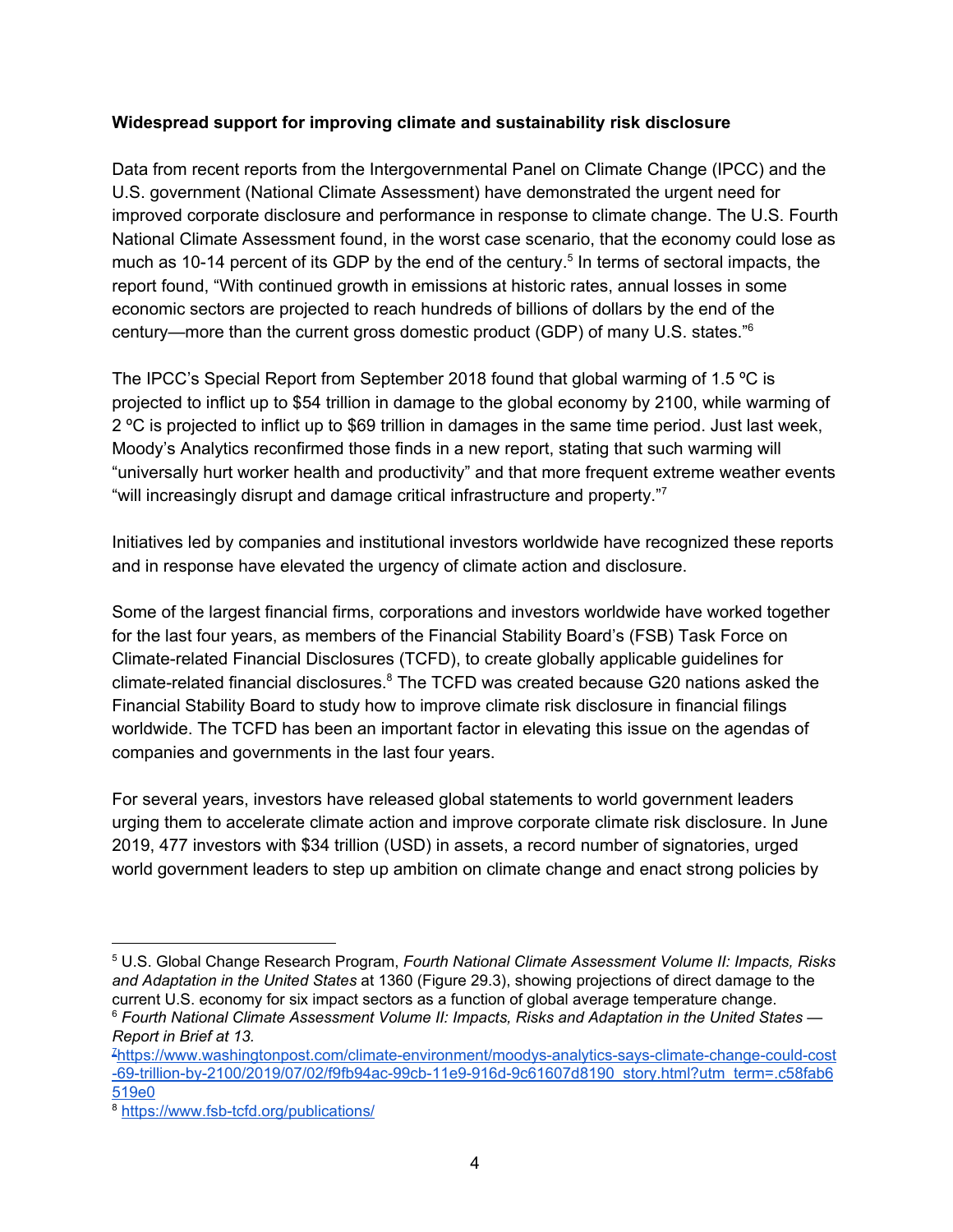2020 to achieve the goals of the Paris Agreement, including phasing out thermal coal power and pricing carbon. 9

This statement is notable for its emphasis on improving corporate climate risk disclosure in financial filings, including asking governments to commit to implementing the TCFD recommendations in their jurisdictions and other items. Regarding climate risk disclosure, investors called on governments to do the following:

- Commit to improve climate-related financial reporting.
- Publicly support the TCFD recommendations and the extension of its term.
- Commit to implement the TCFD recommendations in their jurisdictions, no later than 2020.
- Request the FSB incorporate the TCFD recommendations into its quidelines.
- Request international standard-setting bodies incorporate the TCFD recommendations into their standards.<sup>10</sup>

And some of the largest asset management firms in the world have thrown their weight behind improving corporate climate risk disclosure and performance. In 2017, State Street Global Advisors (SSGA) stated, "Over the course of four years, SSGA has held over 240 climate-related engagements with 168 companies. Through these engagements we found that few companies can effectively demonstrate to investors how they integrate climate risk into long-term strategy. This is particularly important for companies in the oil and gas, utilities and mining sectors where long investment horizons could render assets stranded."<sup>11</sup> SSGA also called on high-impact sector companies to provide disclosures on board oversight of climate risks, long-term greenhouse gas (GHG) emissions goals, carbon price assumptions, and the impacts of scenario planning on long-term capital allocation decisions. 12

BlackRock has named climate risk disclosure as one of its top corporate engagement priorities for several years. The company's approach to engagement on climate risk notes:

For companies most directly impacted by climate change, we expect the whole board to have demonstrable fluency in how climate risk affects the business. The company should explain the board's oversight of its executives' approach to managing and mitigating the risk. Over the next few years, we expect that companies will enhance their disclosures related to climate risk, as awareness and understanding of the potential impacts of climate change and the TCFD's recommendations spreads.<sup>13</sup>

<sup>9</sup> Global Investor Statement to Governments on Climate Change, *available at* [https://www.ceres.org/news-](https://www.ceres.org/news-center/press-releases/477-investors-usd-34-trillion-assets-urge-g20-leaders-keep-global)

[center/press-releases/477-investors-usd-34-trillion-assets-urge-g20-leaders-keep-global](https://www.ceres.org/news-center/press-releases/477-investors-usd-34-trillion-assets-urge-g20-leaders-keep-global)  $10$  Id.

<sup>11</sup> [https://www.ssga.com/investment-topics/environmental-social-governance/2017/perspectives-on](https://www.ssga.com/investment-topics/environmental-social-governance/2017/perspectives-on-effective-climate-change-disclosure.pdf)[effective-climate-change-disclosure.pdf](https://www.ssga.com/investment-topics/environmental-social-governance/2017/perspectives-on-effective-climate-change-disclosure.pdf)

 $12$  Id.

<sup>13</sup>

<https://www.blackrock.com/corporate/literature/publication/blk-commentary-engaging-on-climate-risk.pdf>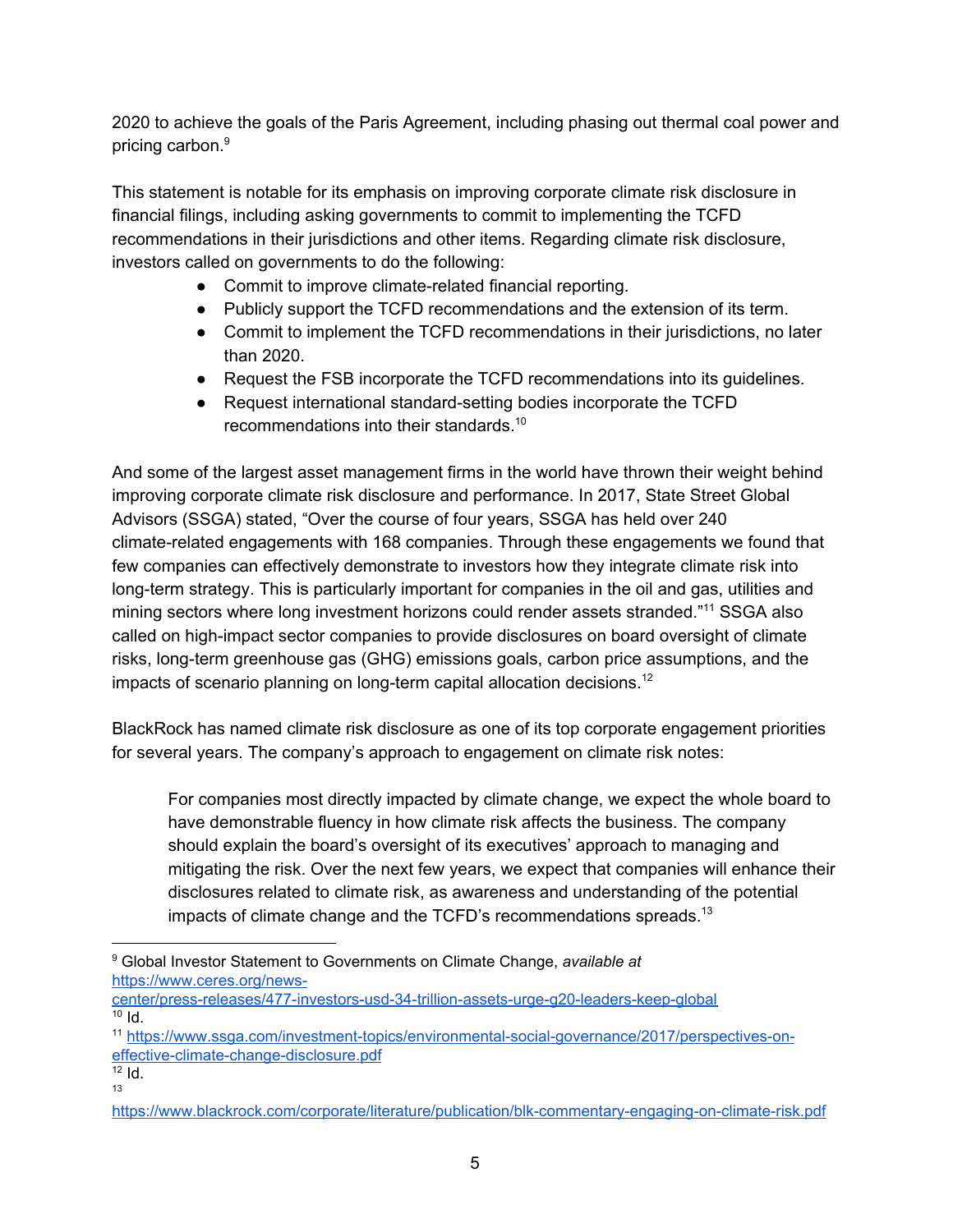In addition, Larry Fink of BlackRock has written about the close ties between sustainability and financial performance:

Profits are in no way inconsistent with purpose – in fact, profits and purpose are inextricably linked. Profits are essential if a company is to effectively serve all of its stakeholders over time – not only shareholders, but also employees, customers, and communities. Similarly, when a company truly understands and expresses its purpose, it functions with the focus and strategic discipline that drive long-term profitability. Purpose unifies management, employees, and communities. It drives ethical behavior and creates an essential check on actions that go against the best interests of stakeholders. Purpose guides culture, provides a framework for consistent decision-making, and, ultimately, helps sustain long-term financial returns for the shareholders of your company. 14

### **Companies' climate risk disclosure and performance**

Public disclosure of sustainability and climate risk information is not just about the act of reporting. The value of this disclosure is two-fold. First, if the data provided is robust and comparable, it can meet the needs of investors and other stakeholders for information about sustainability risks and opportunities facing companies, and the sustainability risks those companies impose on society.

Second, disclosure is valuable for its ability to stimulate ingenuity and strategic thinking by businesses, which can improve sustainability performance, increase a company's competitiveness in a resource-constrained economy and create shareholder value. Ceres' research has found examples of companies that provide good discussions of climate risks in financial filings and also undergo in-depth analysis of the strategic risks and opportunities from climate.

For example, American International Group (AIG) presents climate as a business risk and an opportunity. AIG's 2017 annual financial filing notes that climate change-related catastrophic events pose a threat to property and could create lost assets, increase claim costs, and interrupt operations.<sup>15</sup> AIG recognizes that legal, regulatory and social responses to climate change may affect the company's business, such as the potential for new regulations that contradict the company's current assumptions. AIG also frames climate change as an opportunity; the company says its underwriting, product development, modeling and

<sup>14</sup> <https://www.blackrock.com/americas-offshore/2019-larry-fink-ceo-letter>

<sup>&</sup>lt;sup>15</sup> American International Group, Inc., Annual Report on Form 10-K for The Year Ended December 31, 2016 (Feb. 23, 2017). http://www.aig.com/investor-relations/sec-filings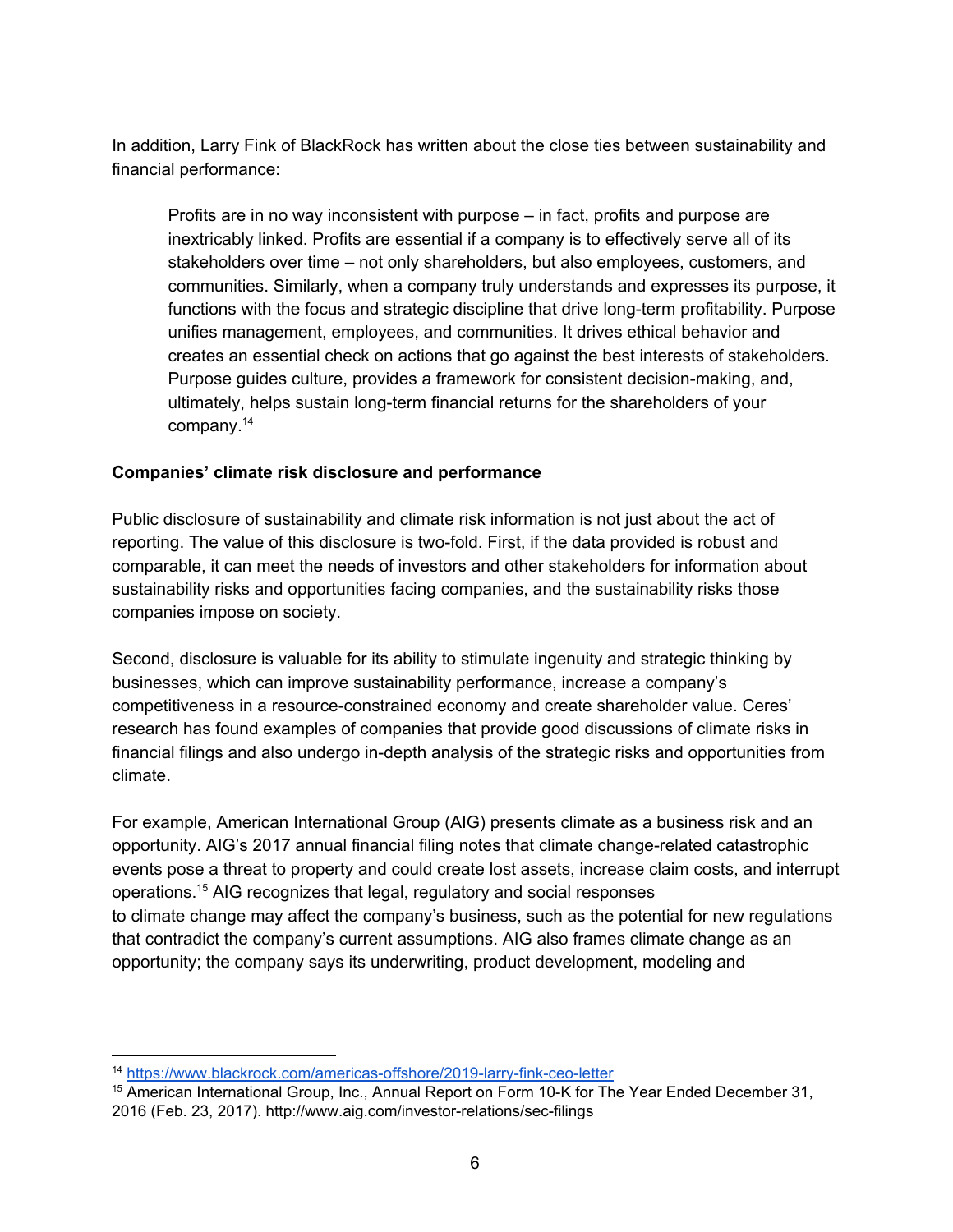sustainability practices can adapt to climate-related risks and provide customers with innovative products and services that anticipate these risks. 16

PepsiCo links environmental performance to risks for its business operations, finances and brand reputation. In its 2017 annual financial filing, the company identifies the potential adverse effects of water scarcity on its supply chain and business operations.<sup>17</sup> Higher production costs and investments in water-efficient technologies could encumber the company's business and financial performance. At the same time, PepsiCo says failing to maintain high ethical, social, and environmental practices, such as a failure (or a perception of a failure) to act responsibly with respect to water use, human rights in the supply chain or public health concerns, could affect PepsiCo's reputation and brand image. Water scarcity therefore poses a double risk: not only can lack of water negatively affect the company's business operations and finances, a failure to be water efficient may adversely affect consumer perceptions of its brands.<sup>18</sup>

Ceres' research has found that companies that disclose climate-related financial risks in annual financial disclosures—such as Baxter International Inc., Molson Coors Brewing Company, and Procter & Gamble—are nearly twice as likely to have time-bound commitments to reduce GHG emissions than companies that do not.<sup>19</sup>

On the other hand, we have seen too many examples of companies that were insufficiently prepared for climate risks face challenges within recent years. This includes electric power companies that had to temporarily shut down generating facilities because the water used for cooling was too warm to work properly, automakers and chipmakers that suffered losses due to floods in Thailand affecting their manufacturing plants, and oil and gas companies which suffered damage to oil refineries due to storm surge or hurricanes. For example, one study found that Toyota suffered \$1.25 billion and Honda \$1.4 billion in lost operating profits due to the Thailand floods. 20

The most recent example is the power company PG&E, which some have called the first climate change related bankruptcy. Extensive damage from 2017 and 2018 wildfires "was due in large part to extremely hot, dry conditions that spawned more frequent and intense fires."<sup>21</sup> The

<sup>&</sup>lt;sup>16</sup> AIG case study excerpted from Ceres, Turning Point: Corporate Progress on The Ceres Roadmap for Sustainability at 59, available at http://www.ceres.org/turningpoint.

<sup>&</sup>lt;sup>17</sup> PepsiCo Inc., Form10-K for the Year Ended December 31, 2016 (Feb. 15, 2017). http://www.pepsico.com/Investors/SEC-Filings

<sup>&</sup>lt;sup>18</sup> PepsiCo case study excerpted from Ceres, Turning Point: Corporate Progress on The Ceres Roadmap for Sustainability at 59.

<sup>19</sup> Ceres, *Turning Point: Corporate Progress on The Ceres Roadmap for Sustainability* at 50.

<sup>20</sup> Masahiko Haraguchi, Upmanu Lall, *Flood risks and impacts: A case study of Thailand's floods in 2011 and research questions for supply chain decision making*, International Journal of Disaster Risk Reduction (2014) at 7 (Table 6), citing Toyota and Honda press releases.

<sup>&</sup>lt;sup>21</sup> [https://www.forbes.com/sites/chunkamui/2019/01/24/pge-is-just-the-first-of-many-climate-change](https://www.forbes.com/sites/chunkamui/2019/01/24/pge-is-just-the-first-of-many-climate-change-bankruptcies/#657981497e5f)[bankruptcies/#657981497e5f](https://www.forbes.com/sites/chunkamui/2019/01/24/pge-is-just-the-first-of-many-climate-change-bankruptcies/#657981497e5f)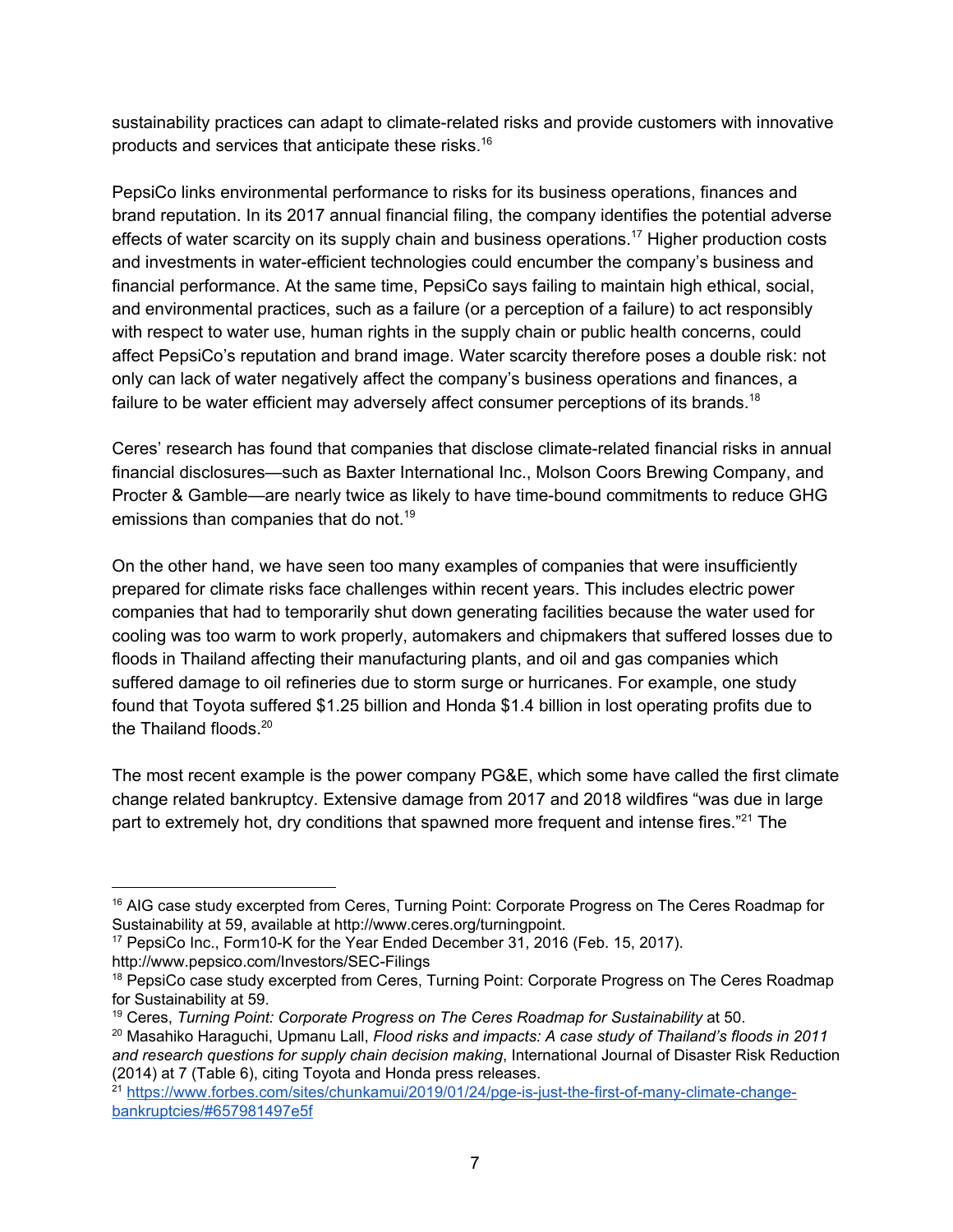bankruptcy has not only caused billions in losses for shareholders, but also losses to insurers, customers and creditors, and losses to taxpayers due to disaster relief costs. $^{22}$ 

# **The energy sector and climate risk disclosure**

For decades, investors have been engaging with fossil fuel companies around the risks and opportunities associated with climate change. These investor-led initiatives have ranged from efforts to increase company investment in renewable energy to improving operational efficiency to addressing methane emissions and beyond.

However, for much of that time, companies largely dismissed investor concerns about the potential for dramatic shifts in business as usual market dynamics resulting from global action to address climate change. Fossil fuel companies expressed skepticism about the need to factor in the possibility of a broad, global set of initiatives that would lead to meaningful policy intervention on climate change.

Nearly without exception, the world's leading oil and gas companies have based long-term business planning on a business as usual, rising fossil fuel demand, outlook. Given that the industry regularly invests in projects with multi-decadal time horizons, the decisions companies make today will help determine their financial viability far into the future. Widespread assumptions that the future will resemble the past created a false sense of certainty and optimism regarding technology and climate risk, leading, in many cases, to inefficient deployment of capital.

Key among the steps that investors have called for is an assessment of the impacts on a company's portfolio and business strategy of policies and restrictions consistent with achieving the globally agreed upon target to limit global average temperature rise to well below two degrees Celsius above pre-industrial levels. This request achieved new urgency when the 21st Conference of the Parties to the United Nations Framework Convention on Climate Change achieved unanimous agreement and outlined a clear path to achieve this target in Paris in December 2015.

The Paris Agreement goal of keeping global temperature rise well below two degrees Celsius, and aspiring to a 1.5 degree goal, is already shaping the national policy decisions of major economies—and the world is actively working to shift away from fossil fuels to less carbon-intensive fuel sources.

Many corporations around the world, including some of the largest international oil and gas companies, have not fully incorporated the adoption of a binding two degrees or less Celsius climate accord into their business planning. In some cases, executives from those companies

 $22$  Id.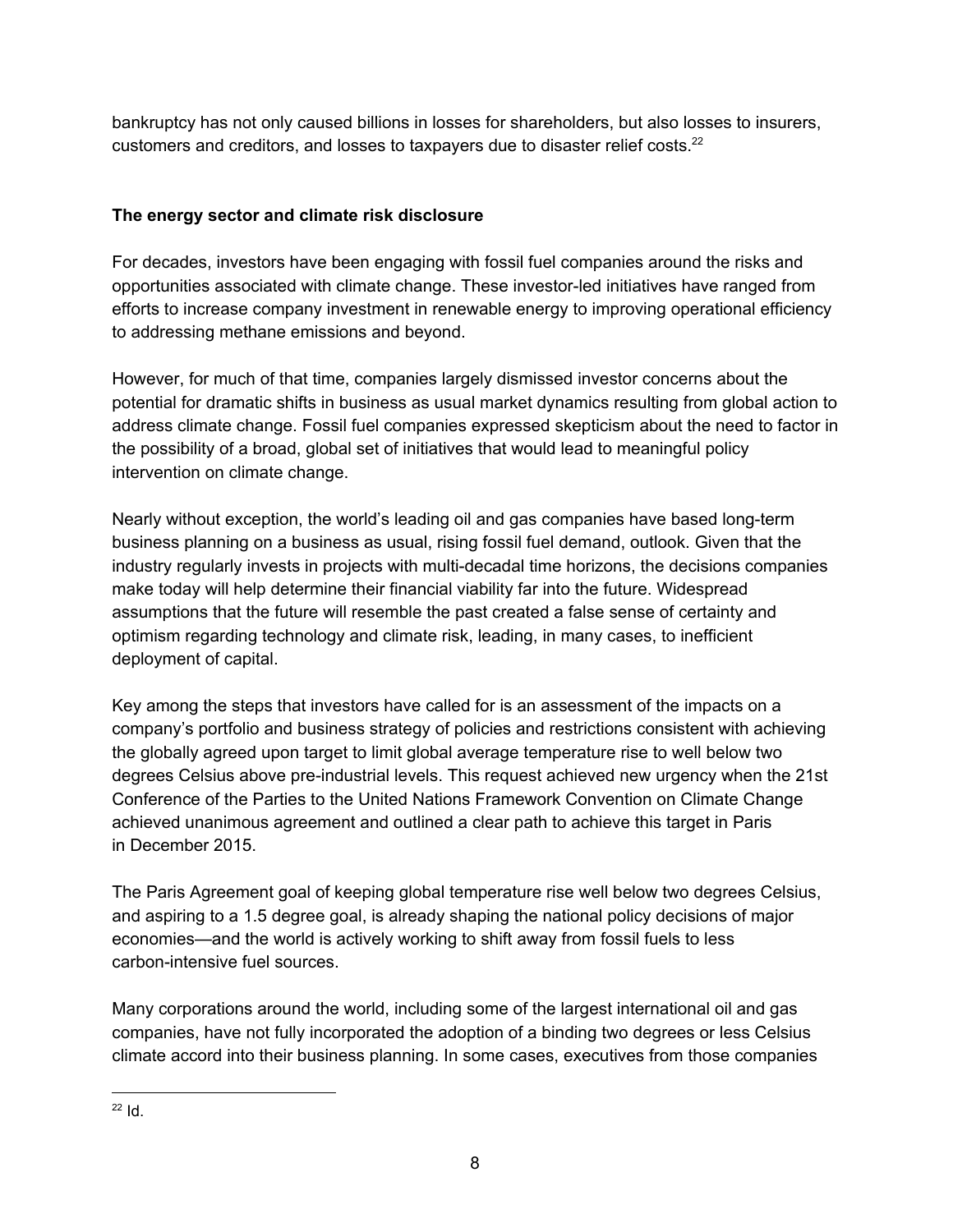have expressed a view that a two degrees Celsius cap on climate warming will not prove achievable. Yet for the past two decades or more, energy companies have operated under a set of assumptions about the future business environment that are looking increasingly unrealistic.

Irrespective of whether governments actually achieve a two degrees Celsius cap (or 1.5 degrees, which is now the scientific goal) on global temperature increases, it cannot be ignored that many governments are making major commitments to the low-carbon transition by tightening regulations and performance standards designed to reduce the use of oil and coal. But perhaps just as significant from the point of view of a global transition in energy usage, societal patterns for fuel use are also changing through the advent of digital technologies that provide energy savings or alter choices among different fuels. Given the long capital horizons in the oil industry, where investments made today may not pay off for decades, it is imperative that the industry be particularly attuned to the potential for disruptive change. In considering how the business landscape for the energy sector may change given these trends in the coming decades, companies need to consider multiple variables at once.

That is why investors have urged companies to conduct low-carbon scenario analysis, which allows a company to design a strategy that is resilient to multiple possible outcomes.<sup>23</sup> Shell and Equinor have used scenario analysis to redesign their long-term strategies—including dramatic increases in their clean energy investments. Such an approach has been endorsed by the TCFD, and by large asset managers like State Street and Blackrock, as discussed above. Even the Pope, at a recent Vatican convening of oil sector executives, endorsed TCFD-focused scenario analysis as a key tool to help companies prepare for a low-carbon future. $^{24}$ In the transportation sector, investor demand for low-carbon scenario analysis is also rising. Transportation is the largest and fastest growing source of U.S. GHG emissions, yet U.S. companies in the sector, including truck and auto manufacturers, have been slow to conduct and disclose information about low carbon scenario analyses. Given tightening global regulations and disruption in the transportation sector from new technologies (including electrification and automation), as well as from new business models for mobility, disclosure of climate scenario analyses, along with other risks, are critical in order to enable companies and investors to assess a variety of outcomes and future climate risk.

<sup>&</sup>lt;sup>23</sup> See Ceres reports providing guidance to companies on undertaking and disclosing scenario analyses, covering electric power [\(https://www.ceres.org/news-center/press-releases/new-ceres-framework](https://www.ceres.org/news-center/press-releases/new-ceres-framework-enables-us-electric-power-industry-assess-climate)[enables-us-electric-power-industry-assess-climate](https://www.ceres.org/news-center/press-releases/new-ceres-framework-enables-us-electric-power-industry-assess-climate)) and oil and gas [\(https://www.ceres.org/resources/](https://www.ceres.org/resources/reports/framework-2-degrees-scenario-analysis-guide-oil-and-gas-companies-and-investors) [reports/framework-2-degrees-scenario-analysis-guide-oil-and-gas-companies-and-investors](https://www.ceres.org/resources/reports/framework-2-degrees-scenario-analysis-guide-oil-and-gas-companies-and-investors)).

<sup>24</sup> See *The Energy Transition & Care For Our Common Home: Participant Statement on Climate Risk Disclosures*, available at

[https://news.nd.edu/assets/323601/2019\\_vatican\\_disclosures\\_statement\\_final.pdf](https://news.nd.edu/assets/323601/2019_vatican_disclosures_statement_final.pdf); Notre Dame president co-signs climate change accords with energy and investor executives at Vatican summit, June 14, 2019, available at

[https://news.nd.edu/news/vatican-and-notre-dame-co-sign-climate-change-accords-with-energy-and-finan](https://news.nd.edu/news/vatican-and-notre-dame-co-sign-climate-change-accords-with-energy-and-finance-executives/) [ce-executives/.](https://news.nd.edu/news/vatican-and-notre-dame-co-sign-climate-change-accords-with-energy-and-finance-executives/)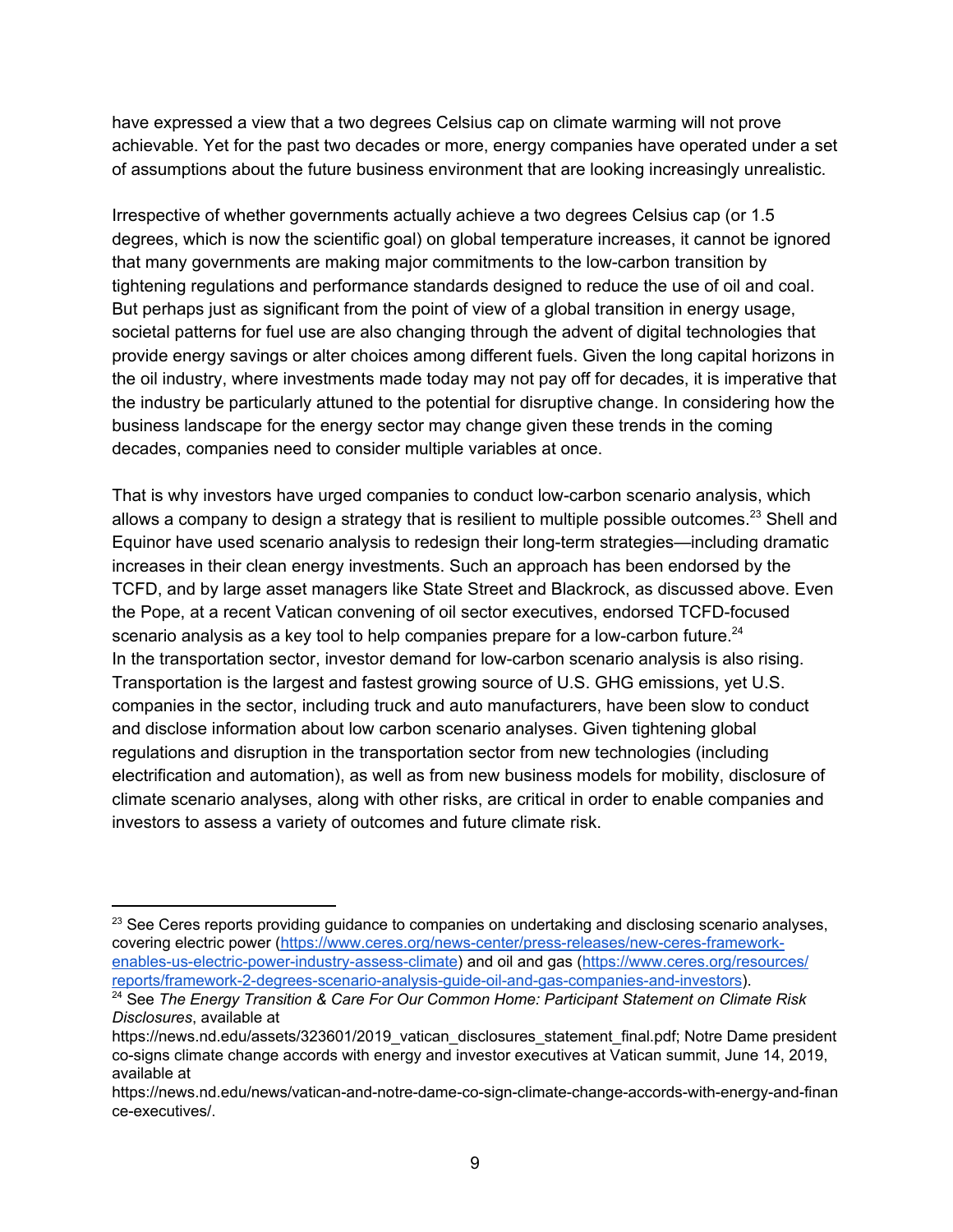Over the past year, many of the largest electric power companies and biggest greenhouse gas (GHG) emitters in the power sector have undertaken climate scenario analysis, released more robust climate risk reports and made deeper commitments to medium- and long-range greenhouse gas emission reductions. These actions have come at a crucial time, with the release last fall of the Special Report on Global Warming of 1.5  $^{\circ}$ C<sup>25</sup> by the Intergovernmental Panel on Climate Change (IPCC) highlighting the critical needs for the power sector to achieve net zero emissions before 2050 and to supply clean energy to support a broader range of uses in order to avoid the worst impacts of climate change.

U.S. power companies that have issued reports based on climate scenario analyses include AES Corporation, PPL Corporation, Duke Energy, Southern Company, Dominion Energy, and CMS Energy. Out of these disclosures, one of the strongest is from the Virginia-headquartered AES Corporation. The company's climate scenario report<sup>26</sup> is well aligned with the recommendations of the [T](https://www.fsb-tcfd.org/)CFD and utilizes three climate scenarios, including a "well-below 2-Degree Celsius" scenario. AES details its new focus on four primary "Clean Energy Growth Platforms" – illuminating pathways of opportunity aligned with clean energy transition in the areas of energy efficiency, renewables and energy storage.

By way of another example, late last year Minneapolis-headquartered Xcel Energy disclosed its long-range GHG reduction plans, announcing a bold new commitment to provide 100 percent carbon-free electricity to its customers by 2050 and achieve an 80 percent reduction by 2030. In March 2019, Xcel also released its report "Building a Carbon-free Future"<sup>27</sup> based on analysis tied to the Paris Agreement targets of well-below 2°C and 1.5°C, and the company subsequently has announced more detailed clean energy transition plans tied to specific generating assets.

It is encouraging to see these leading examples, yet there is a broad range of companies in the electric power sector and beyond that have yet to undertake and/or disclose an assessment of their exposure to climate risk – a troubling gap that legislation like this could help bridge.

# **The SEC's approach to climate risk disclosure**

In 2007, Ceres worked with a group of investors, including one of the largest U.S. pension funds, the California Public Employees' Retirement System (CalPERS), to file a petition<sup>28</sup> with the SEC for interpretive guidance on disclosing the material financial risks posed by climate change. I testified before the Senate Banking Committee in 2007 about the importance of the

26

<sup>28</sup> <https://www.sec.gov/rules/petitions/2007/petn4-547.pdf>

<sup>25</sup> https://www.ipcc.ch/sr15/

https://s2.q4cdn.com/825052743/files/doc\_downloads/2018/11/AES\_Climate\_Scenario\_Report111318.pd f 27

[https://www.xcelenergy.com/company/corporate\\_responsibility\\_report/library\\_of\\_report\\_briefs/a\\_carbon\\_f](https://www.xcelenergy.com/company/corporate_responsibility_report/library_of_report_briefs/a_carbon_free_future) ree future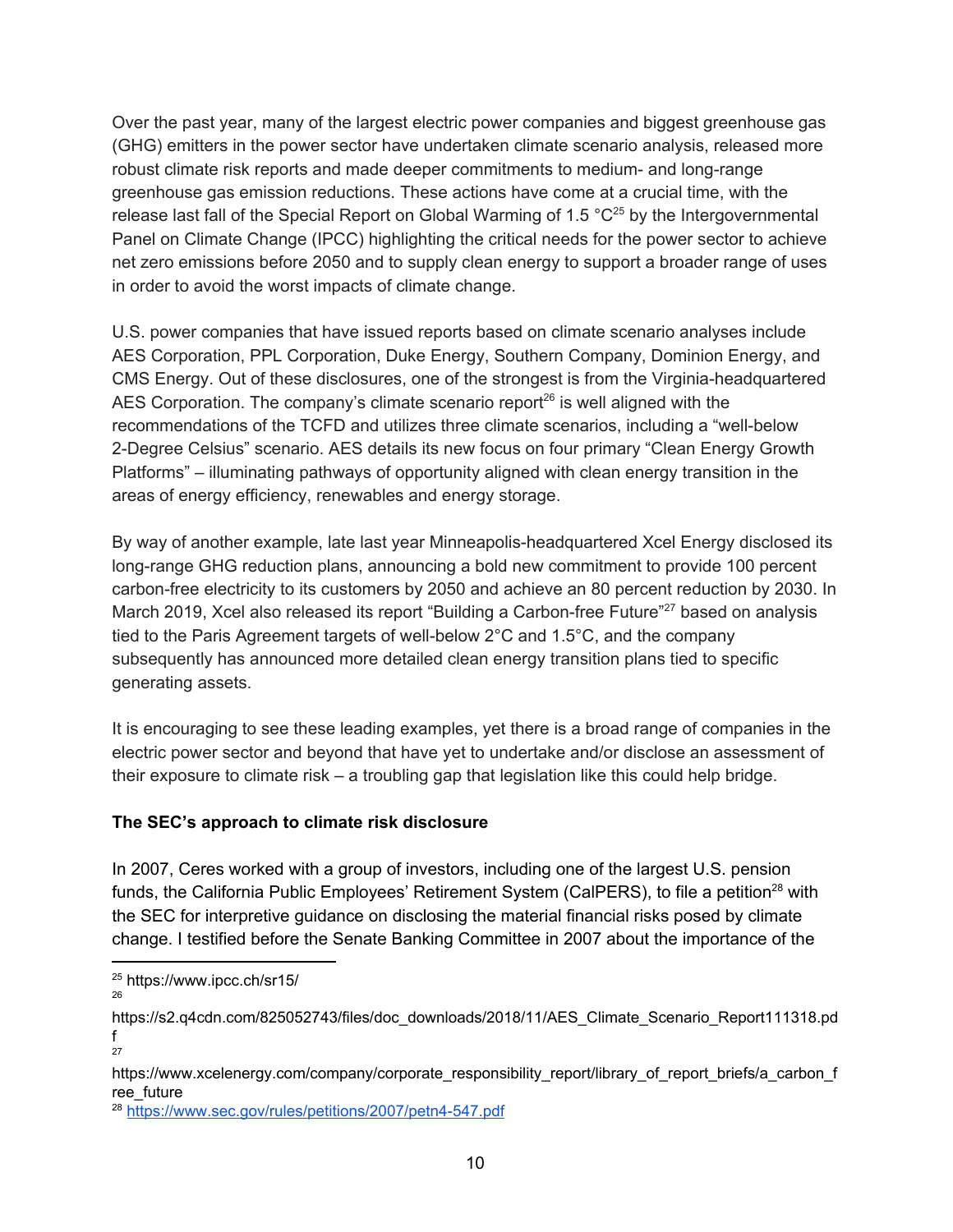SEC acting on that petition, speaking on behalf of 22 petitioners, include leading institutional investors in the U.S. and Europe managing more than \$1.5 trillion in assets, that we mobilized in support of that guidance.<sup>29</sup> And in 2010, the SEC issued first-of-its-kind disclosure guidance on climate risks under Chair Mary Schapiro's leadership. 30

Since then, as discussed above, climate risk has become a mainstream concept among the global investment community. The guidance has been an important factor in changing how our capital markets approach climate risk. It does a great job of showing how climate change poses significant risks in a range of industries, and it explains when companies are required to disclose physical risks, regulatory risks and opportunities, and other material issues in financial filings.

But the guidance has only had a meaningful impact when SEC leadership and staff made an effort to ensure issuers used it. The guidance initially led to a jump in the percentage of S&P 500 companies that reported climate risks in SEC filings, from 45 percent in 2009 to 56 percent in 2010. And in 2010 and 2011, SEC staff issued 49 comment letters to companies in cases where their disclosure was inadequate.<sup>31</sup>

Yet today, the SEC is doing very little to ensure companies disclose material climate risks and opportunities. A search for SEC comment letters asking issuers to improve their climate-related disclosure in Commission filings reveals only one such letter from January 2017 to the present, to the company FLEX LNG Ltd. $32$ 

Unfortunately, today the SEC climate disclosure guidance is not being implemented or enforced. In many ways it appears that the SEC is abdicating its responsibilities and, at the present time, its efforts are simply not resulting in meaningful improvement in the quality of climate risk disclosure in financial filings.

### **Climate Risk Disclosure Act of 2019**

Ceres supports climate disclosure rules at the SEC because of the need for comparable, robust reporting that meets investors' needs and helps companies manage risks. Also, because of the urgency of the climate crisis, we cannot afford to continue hoping that SEC leadership will prioritize climate risk disclosure and fully implement the 2010 climate disclosure guidance.

<sup>&</sup>lt;sup>29</sup> [https://www.banking.senate.gov/hearings/climate-disclosure-measuring-financial-risks-and](https://www.banking.senate.gov/hearings/climate-disclosure-measuring-financial-risks-and-opportunities)[opportunities](https://www.banking.senate.gov/hearings/climate-disclosure-measuring-financial-risks-and-opportunities); [https://archive.ceres.org/press/press-releases/major-investors-state-officials-environmental](https://archive.ceres.org/press/press-releases/major-investors-state-officials-environmental-groups-petition-sec-to-require-full-corporate-climate-risk-disclosure)[groups-petition-sec-to-require-full-corporate-climate-risk-disclosure](https://archive.ceres.org/press/press-releases/major-investors-state-officials-environmental-groups-petition-sec-to-require-full-corporate-climate-risk-disclosure)

<sup>30</sup> [https://www.federalregister.gov/documents/2010/02/08/2010-2602/commission-guidance-regarding](https://www.federalregister.gov/documents/2010/02/08/2010-2602/commission-guidance-regarding-disclosure-related-to-climate-change)[disclosure-related-to-climate-change](https://www.federalregister.gov/documents/2010/02/08/2010-2602/commission-guidance-regarding-disclosure-related-to-climate-change)

<sup>31</sup> <https://www.ceres.org/resources/reports/cool-response-sec-corporate-climate-change-reporting>

<sup>&</sup>lt;sup>32</sup> [https://searchwww.sec.gov/EDGARFSClient/jsp/EDGAR\\_MainAccess.jsp?search\\_text=%22climate%](https://searchwww.sec.gov/EDGARFSClient/jsp/EDGAR_MainAccess.jsp?search_text=%22climate%20change%22&sort=Date&formType=FormUPLOAD&isAdv=true&stemming=true&numResults=10&numResults=10) [20change%22&sort=Date&formType=FormUPLOAD&isAdv=true&stemming=true&numResults=10&num](https://searchwww.sec.gov/EDGARFSClient/jsp/EDGAR_MainAccess.jsp?search_text=%22climate%20change%22&sort=Date&formType=FormUPLOAD&isAdv=true&stemming=true&numResults=10&numResults=10) [Results=10](https://searchwww.sec.gov/EDGARFSClient/jsp/EDGAR_MainAccess.jsp?search_text=%22climate%20change%22&sort=Date&formType=FormUPLOAD&isAdv=true&stemming=true&numResults=10&numResults=10)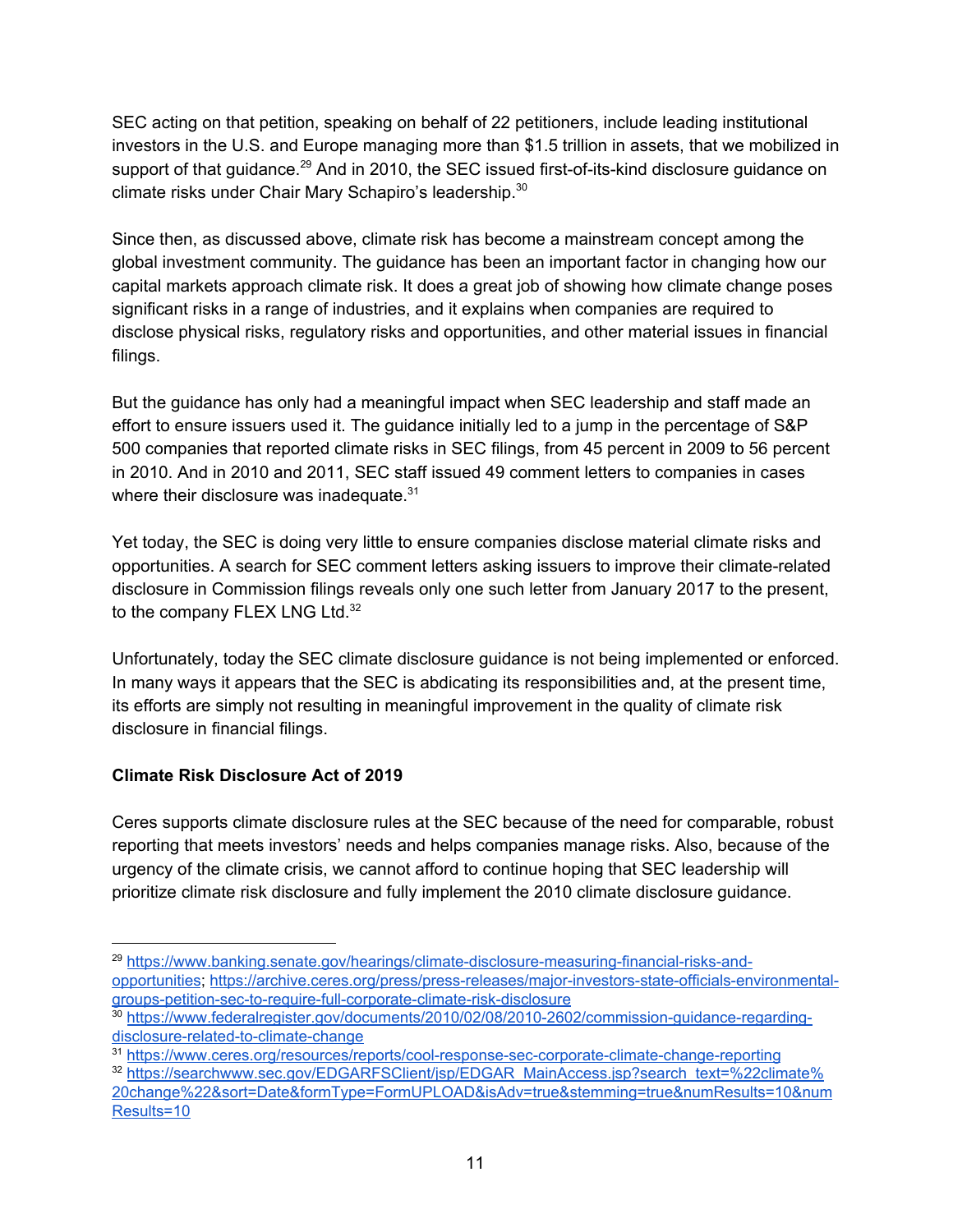Voluntary disclosure, such as sustainability reporting, is and will remain important for companies to communicate their impacts on people and the environment, and the risks and opportunities they face. But only rules can provide investors with the robust disclosure they need *from all companies* to make better investment decisions.

As discussed above, climate change—from rising sea levels and extreme storms to the rapid transition to new, low-carbon technologies—poses material financial risks to companies across all sectors of the economy. We have already seen companies in industries like electric power, oil and gas, coal and insurance suffer losses because of their slow reactions to the climate crisis, and we will see more losses unless companies rapidly improve their strategies, actions and disclosures related to climate.

The **"Climate Risk Disclosure Act of 2019"** will allow the market — through investors and others — to better assess risks posed by climate change and take advantage of opportunities, spurring both public and private sector action on the issue, while promoting financial stability across the U.S. economy.

The Act would require issuers to identify and disclose physical risks and transition risks related to climate change, with the latter defined expansively to include not only changing markets and new technologies, but regulatory risks related to Federal, State and local laws and international agreements. It would also require issuers to disclose an evaluation of potential financial impacts, risk management strategies, and any corporate governance processes and structures related to climate change. These requirements are carefully designed to meet the needs of investors without imposing undue burdens upon corporations. The requirements also build upon voluntary climate disclosure standards that have arisen in the last twenty-five years and that many companies already implement.<sup>33</sup>

The Act would require the SEC to issue final climate disclosure rules within one year, in conjunction with the EPA Administrator, the Secretary of Energy, the Administrator of NOAA, the Director of the Office of Management and Budget, and the head of any other Federal agency determined appropriate by the Commission ("climate principals"). Including consultation with agencies with extensive expertise in the risks and opportunities posed by climate change is very helpful and should result in reporting requirements that take account of rapidly evolving scientific findings about climate change.

The Act includes several other provisions that are closely aligned with the needs of investors and climate disclosure developments in recent years:

● It would require the SEC to establish climate disclosure metrics specialized for specific sectors, including finance, insurance, transportation, electric power and non-renewable

<sup>&</sup>lt;sup>33</sup> See, for example, the CDSB Climate Change Reporting Framework, <https://www.cdsb.net/what-we-do/reporting-frameworks/climate-change> and the TCFD disclosure recommendations, <https://www.fsb-tcfd.org/publications/final-recommendations-report/>.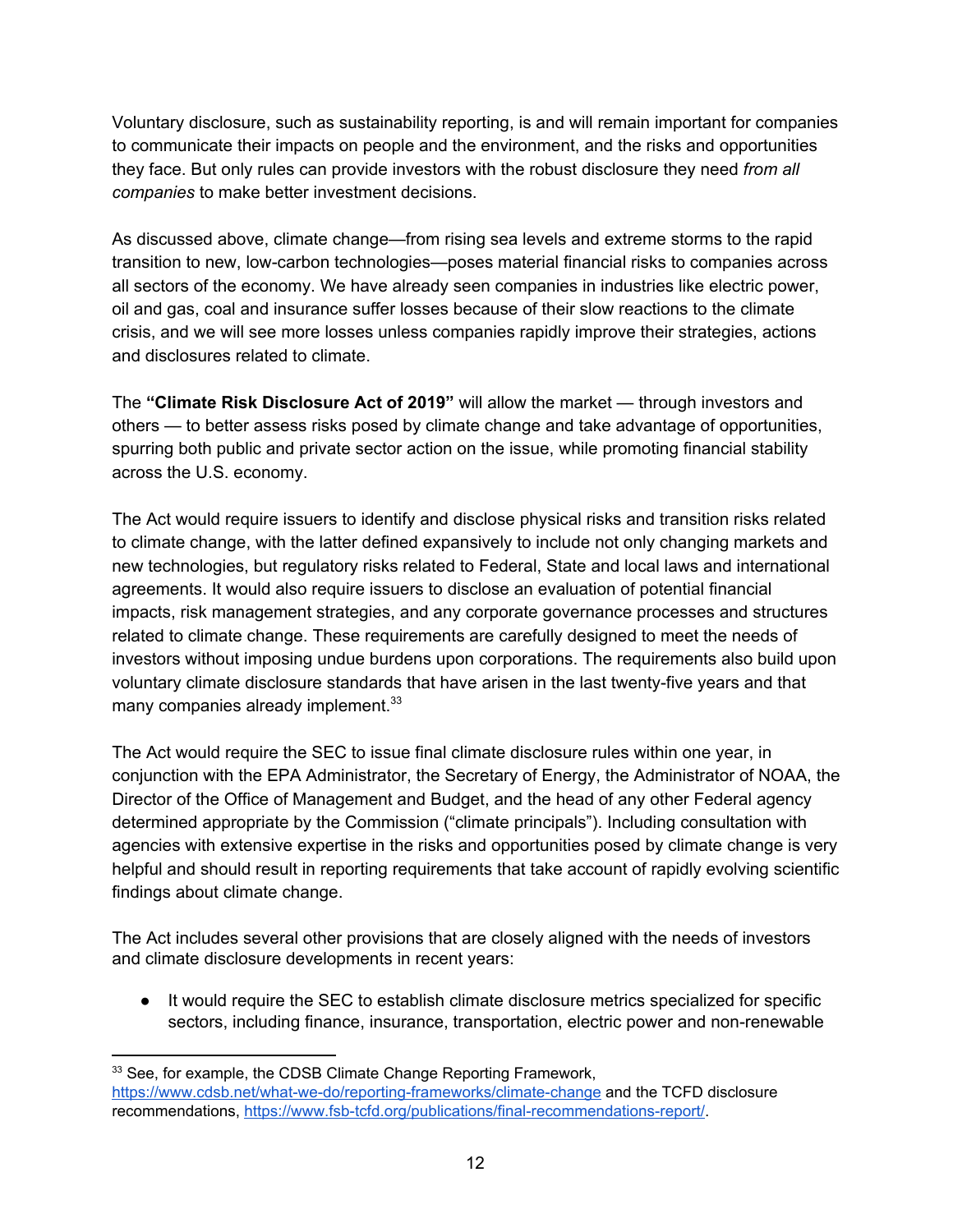energy. Investors have been increasingly focused on helping to develop and encourage the use of industry-specific metrics, such as those developed by the Sustainability Accounting Standards Board, $34$  which help them better evaluate how climate risk presents different types of risks to different industries.<sup>35</sup> In addition, the focus on these industries make sense, as they face the most significant risks and opportunities related to climate change.

It would require disclosure of input parameters, assumptions and analytical choices regarding climate scenario analyses, and would require companies to consider a business as usual warming scenario ("baseline scenario"), a well below two degrees Celsius scenario, and any additional climate analysis scenario considered appropriate by the Commission, in consultation with the climate principals. These requirements are essential to a transparent scenario analysis, are well aligned with the expectations Ceres and investors we work with have laid out, $36$  and are responsive to shortcomings in various scenario analyses that companies have disclosed in recent years. $37$ 

SEC inaction to improve climate disclosure is especially concerning given the progress that other regulators around the world are making. For example, the UK government just announced plans to establish a joint task force with its financial regulators to analyze the most effective way to approach climate disclosure, including exploring the possibility of mandatory reporting.<sup>38</sup> Even other U.S. financial regulators are considering these risks. Just a few weeks ago, members of the Commodity Future Trading Commission (CFTC) held a meeting focused on climate related financial risks.<sup>39</sup> Expert witnesses discussed the impact of climate change on the future stability of the global financial system, financial industry approaches to the mitigation of such risks, and challenges that lie ahead for regulators and participants in the derivatives industry. CFTC Commissioner Rostin Behnam plans to form a subcommittee focused exclusively on examining climate related financial market risk. $40$  The SEC should be taking similar steps to consider the risks climate change poses to the financial system and to the various industries it oversees.

<sup>34</sup> <https://www.sasb.org/standards-overview/download-current-standards/>

<sup>&</sup>lt;sup>35</sup> The SASB Technical Bulletin on Climate Risk found "that climate change affects 72 out of 79 industries (93 percent of the capital markets, or \$27.5 trillion) but manifests differently from one industry to the next" [\(https://library.sasb.org/climate-risk-technical-bulletin/\)](https://library.sasb.org/climate-risk-technical-bulletin/).

<sup>36</sup> See the Global Investor Coalition on Climate Change's series of "Investor Expectations on Climate Change" Sector reports, available at <https://globalinvestorcoalition.org/reports/>. Individual reports cover steel companies, oil and gas, automotive, electric power and mining. <sup>37</sup> See, for example,

[https://www.ceres.org/news-center/press-releases/new-exxon-report-step-forward-investor-disclosure-cli](https://www.ceres.org/news-center/press-releases/new-exxon-report-step-forward-investor-disclosure-climate-change-falls) [mate-change-falls](https://www.ceres.org/news-center/press-releases/new-exxon-report-step-forward-investor-disclosure-climate-change-falls)

<sup>38</sup> See UK Government, *Green Finance Strategy: Transforming Finance for a Greener Future* (July 2019) at 15, available at [https://www.gov.uk/government/publications/green-finance-strategy.](https://www.gov.uk/government/publications/green-finance-strategy) The report also welcomed the actions being taken by UK regulators with respect to disclosure, such as the Financial Conduct Authority's October 2018 discussion paper which sought views on the value of introducing a requirement for financial services firms to report publicly on how they manage climate risks to their customers and operations (Id.).

<sup>39</sup> <https://www.cftc.gov/PressRoom/Events/opaeventmrac051219>

<sup>40</sup> <https://www.cftc.gov/PressRoom/SpeechesTestimony/behnamstatement061219>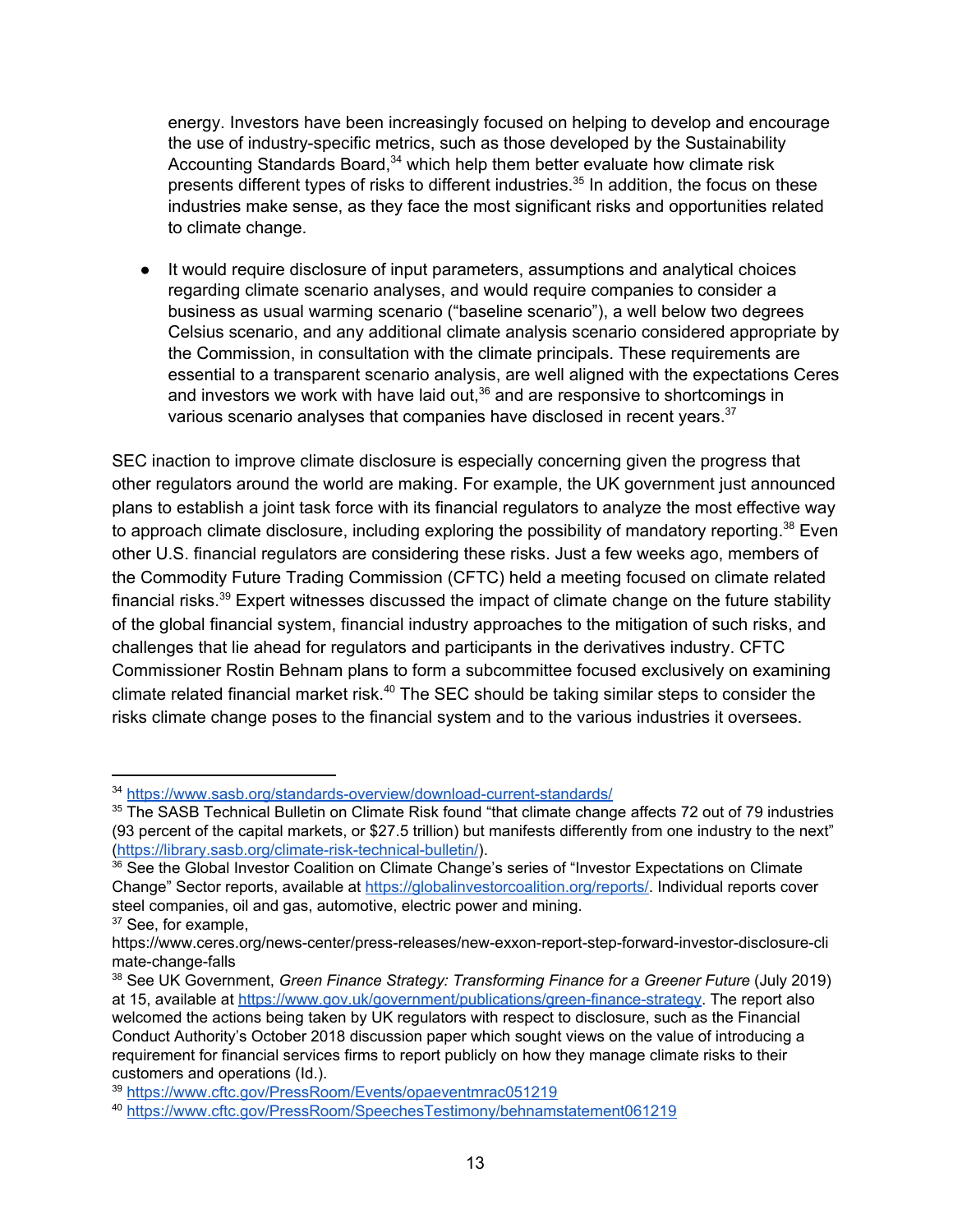Current corporate disclosure on climate risk in SEC filings is still minimal and does not enable investors to compare how companies are managing this risk. The market is currently lacking this vital information, and as a result, we could be dramatically undervaluing the financial impacts on the economy. I therefore urge Members of the Subcommittee to support the "Climate Risk Disclosure Act of 2019."

#### **Related issues**

I also appreciate that this hearing is considering regulations in regards to mandatory human rights due diligence and disclosure. Similar to what I've discussed in my comments on climate risk disclosure, voluntary corporate reporting on human rights is an inadequate tool for fully assessing the scope and severity of business's impacts on human rights. Current voluntary frameworks on human rights risk disclosure are piecemeal, poorly enforced, and do not meet the needs of investors. Disclosure in financial filings is generally inadequate:

"Ceres and CookESG Research found that S&P 500 companies disclosed more information about workers' rights and workplace practices than about human rights, equal employment, and anti-discrimination policies. Foreign companies generally disclosed more information than their U.S. competitors. Overall, however, companies failed to detail the financial implications of human and workers' rights-related risks and opportunities." 41

Mandatory human rights due diligence – coupled with effective enforcement – can be a critical tool to spur private sector action on systemic human rights issues, to which large multinational companies are direct contributors. With the legislation under consideration, the US would join a number of other countries already implementing some form of mandatory human rights due diligence regulations, including the UK, France, and Australia.

Climate and sustainability risk disclosure should not be considered in a vacuum — policy makers should also take into account whether the SEC continues to permit investors to raise these issues in shareholder proposals. For decades, shareholder proposals have been a critical tool investors rely upon to encourage companies to disclose and mitigate sustainability risks. Despite the rapid growth in ESG-themed investing<sup>42</sup> and the significant improvements in corporate governance that have resulted from proposals, $43$  some in the corporate community have been pushing for SEC rule changes that would curtail investors' rights to include proposals

[https://www.ceres.org/news-center/press-releases/new-sec-search-tool-finds-inadequate-human-and-wor](https://www.ceres.org/news-center/press-releases/new-sec-search-tool-finds-inadequate-human-and-workers-rights-disclosure) [kers-rights-disclosure.](https://www.ceres.org/news-center/press-releases/new-sec-search-tool-finds-inadequate-human-and-workers-rights-disclosure) See also

<sup>41</sup> Ceres press release, *New SEC Search Tool Finds Inadequate Human and Workers' Rights Disclosure in Financial Filings* (May 31, 2018), available at

[https://www.ceres.org/news-center/blog/financial-filings-require-decision-useful-disclosure-human-rights.](https://www.ceres.org/news-center/blog/financial-filings-require-decision-useful-disclosure-human-rights) <sup>42</sup> <https://www.ussif.org/trends>

<sup>43</sup> [https://www.ussif.org/files/Public\\_Policy/Comment\\_Letters/Business%20Case%20for%2014a-8.pdf](https://www.ussif.org/files/Public_Policy/Comment_Letters/Business%20Case%20for%2014a-8.pdf), p. 6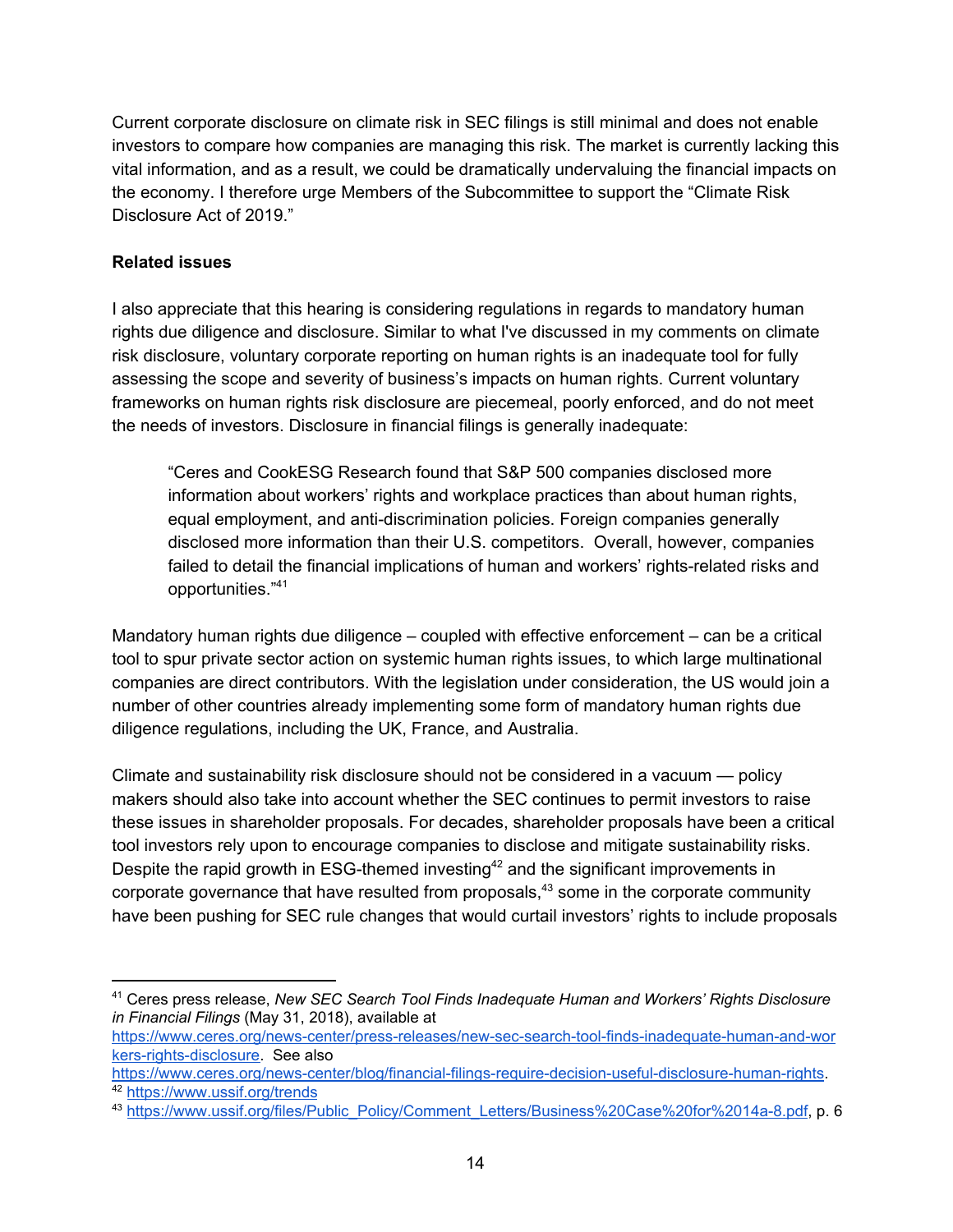on companies' proxy ballots. I ask that you continue to exercise your oversight authority to protect the shareholder proposal process.

As you are likely aware, the SEC recently announced plans for rulemaking<sup>44</sup> focused on changes to Rule 14a-8, possibly including raising the thresholds for filing and/or re-filing shareholder proposals. We thank Chairwoman Waters for her attention to this issue, as evidenced by her amendments that were filed and adopted as part of the Financial Services and General Government House Appropriations bill. Ceres continues to believe that the current process offers both access for investors and protection for companies against resolutions that are not relevant, appropriate, or demonstrate sufficient interest from shareowners. We encourage additional steps be taken to preserve the existing SEC rules*.*

Nearly all shareholder proposals are advisory, meaning that corporations are under no legal obligation to act even if a majority vote in favor of a resolution. Numerous benefits associated with the form of 'shareholder democracy' enabled by the current process are detailed in two white papers by Ceres, ICCR, and USSIF. $45$  The existing rules allow shareholders of all sizes to project their interests by aggregating their voices through voting. Through shareholder engagement and voting, investors act as a sort of immune system for capital markets, seeking out emerging risks and sending signals to companies to fix problems before they cause crises.

In addition, some corporate trade associations argue that shareholder proposals are costly, but when companies allow the proposals onto their proxy ballots without legal challenge, the costs are quite small. Costs include adding 1-2 pages to the proxy statement including the 500 word resolution and (typically) an opposition statement by the company. Time spent by corporate boards on things like the opposition statement can be viewed as a benefit to companies since proposals are required to address significant, unaddressed policy issues for the company. Overall, the benefits to companies and society of shareholder proposals are significant and outweigh the costs, which are negligible.<sup>46</sup>

As for climate risk disclosure, there is strong mainstream recognition of the value of shareholder proposals. A Goldman Sachs equity research report, "Shareholder engagement in the age of transparency," states, "We believe shareholder resolutions can offer additional insight into emerging material risks and externalities for issues, as well as management responsiveness." The report also notes that support for environmental and social shareholder proposals has been rising for several years, with nearly 30% of the votes, on average, placed in favor of shareholder proposals.

<sup>44</sup> <https://www.reginfo.gov/public/do/eAgendaViewRule?pubId=201904&RIN=3235-AM49>

<sup>45</sup> [https://www.ussif.org/files/Public\\_Policy/Comment\\_Letters/Business%20Case%20for%2014a-8.pdf](https://www.ussif.org/files/Public_Policy/Comment_Letters/Business%20Case%20for%2014a-8.pdf);

[https://www.iccr.org/sites/default/files/resources\\_attachments/investor\\_response\\_to\\_chamber\\_14a-8\\_nov](https://www.iccr.org/sites/default/files/resources_attachments/investor_response_to_chamber_14a-8_nov_9_final_2.pdf) [\\_9\\_final\\_2.pdf](https://www.iccr.org/sites/default/files/resources_attachments/investor_response_to_chamber_14a-8_nov_9_final_2.pdf)

<sup>46</sup> [https://corpgov.law.harvard.edu/2017/06/15/the-dangerous-promise-of-market-reform-no-shareholder](https://corpgov.law.harvard.edu/2017/06/15/the-dangerous-promise-of-market-reform-no-shareholder-proposals/)[proposals/](https://corpgov.law.harvard.edu/2017/06/15/the-dangerous-promise-of-market-reform-no-shareholder-proposals/)